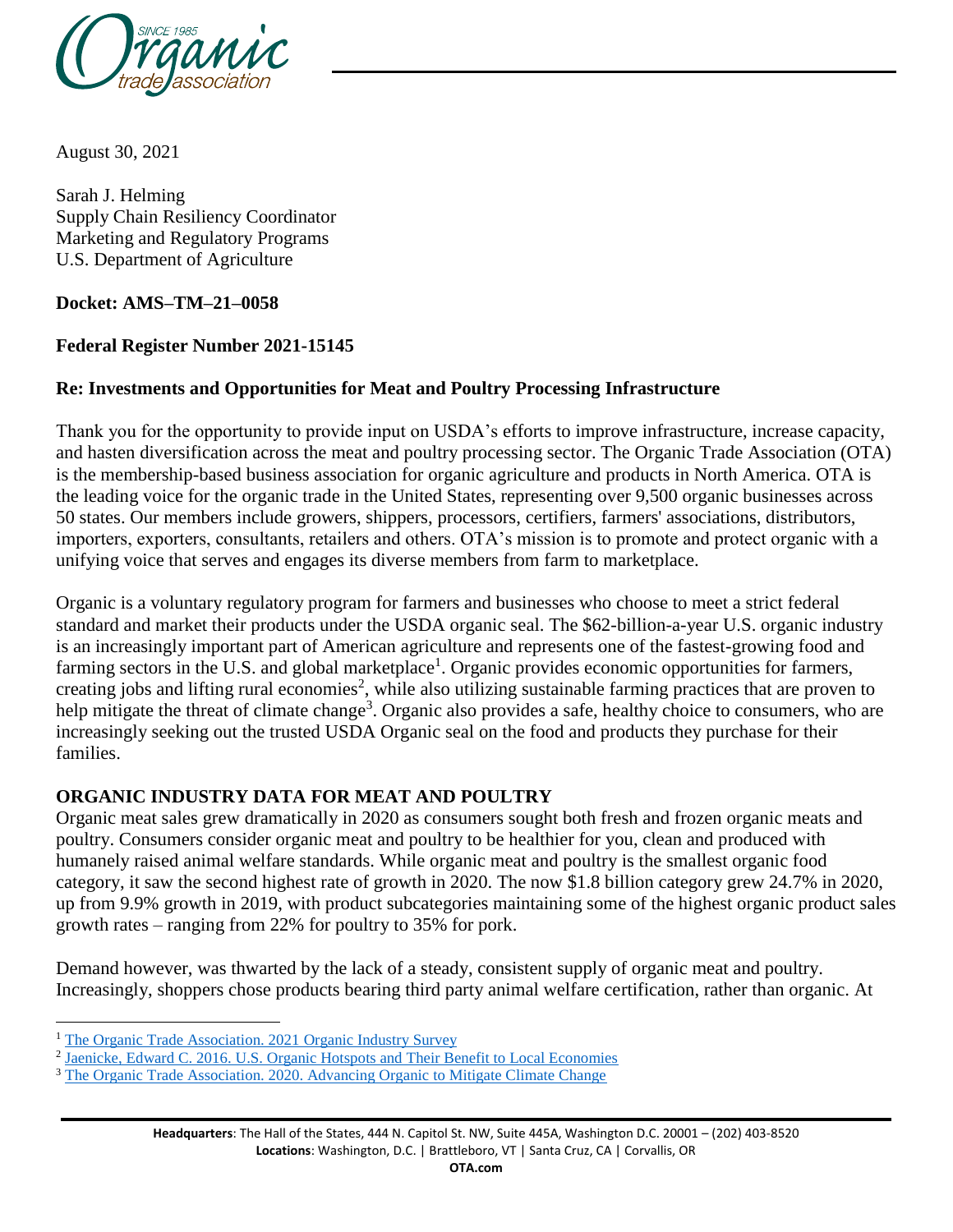

the start of the year, organic meat and poultry were already on a trajectory of steady growth. Once the pandemic hit, demand accelerated as consumers began to eat all of their meals at home. This uptick was seen everywhere from breakfast sausages and bacon to lunch meats and meat cuts and ground meat for dinner. In 2020, the supply chain was hit at several intersects. Raw supply was at times constrained. There were shortages in processed meats and other categories as manufacturers needed to retool amid evolving health and safety guidelines, to manage the safety of the workforces involved. Organic slaughter facilities – already stretched thin – also had unprecedented wait times.

# **PROCESSING/DISTRIBUTION INFRASTRUCTURE IMPROVEMENTS**

A significant limit to the continued growth and sustainability of the U.S. organic meat and poultry industry is a gap in processing and distribution capacity. Overcoming these barriers will require a multi-faceted and regionally oriented approach, as well as a significant financial investment in organic processing and distribution infrastructure to support domestic supply chains.

**- Invest \$100 million in organic processing and infrastructure for organic livestock and poultry.**  Investment in organic processing and distribution infrastructure is critical to support domestic supply chains. All processing facilities that handle organic product are required to maintain an organic certification and systems plan to ensure compliance with the organic regulations and prevent commingling and contamination of organic and non-organic product. To transition more acreage to organic and support farmers transitioning, USDA must put an equal emphasis on increasing processing capacity and supporting market development opportunities to ensure a healthy organic marketplace. USDA should establish a competitive grant program for market and infrastructure development to expand organic processing capacity. The program will assist companies in retooling, refurbishing and rebuilding processing facilities to meet organic market demand across all regions, commodities and scales.

#### **MARKET DEVELOPMENT**

**- Purchase \$100 million in organic food for nutrition programs.** Many U.S. commodities rely on USDA's purchasing power and nutrition procurement programs for supply chain management. However, organic food has largely been shut out of federal feeding programs such as the school lunch program, the Women, Infant, and Children (WIC) program, and emergency food assistance programs despite the fact that over 80% of U.S. households purchase some organic products on a regulator basis. USDA should establish a pilot program, and work with states to increase purchases of organic food and reduce barriers to purchasing organic food within feeding programs. USDA nutrition programs must be modernized to meet consumer needs and demand while also supporting climate-friendly agriculture and reflecting the diversity of U.S. agriculture. Cost should not be a barrier. For example, USDA should purchase both certified organic and certified transitional to support farmers through the transition process with a stepped-up premium. At the very least, USDA should purchase organic food for feeding programs in line with organic's current overall market share to ensure equitable access. Over 15% of fruits and vegetables sold in the U.S. are certified organic and over 8% of dairy and eggs sold are organic. Therefore, at a minimum, federal nutrition purchasing should reflect the current market share for organic products.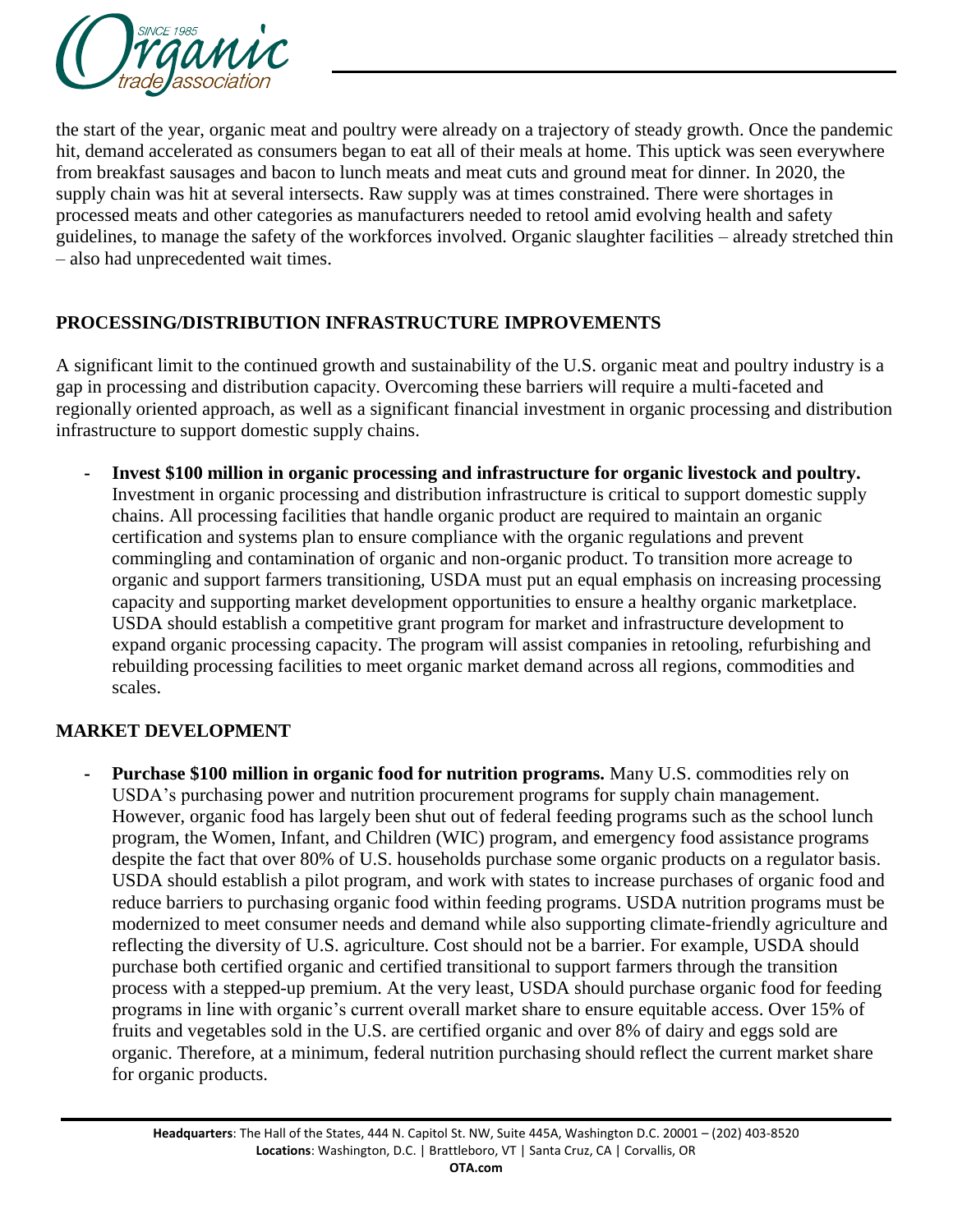

## **EXPANDING TECHNICAL ASSISTANCE & RISK MANAGEMENT TOOLS**

- **-** Invest \$50 million in technical assistance to organic and transitioning farmers and ranchers by developing a competitive grant program for organizations that provide regionally adapted programs and services that support farmers transitioning to organic.
- **-** Reduce or waive industry contributions under USDA-NRCS cooperative agreements from 50:50 to 25:75 for organic technical assistance providers.
- **-** Increase USDA conservation program payments to farmers for organic management practices that build soil health including cover cropping, crop rotations, using organic soil amendments, and conservation tillage.
- **-** Expand and adapt crop insurance and farm loan program options to better accommodate organic pasturebased livestock production systems and premiums, eliminate policies that penalize farms when transitioning to organic production, and remove all caps on loans and programs for organic producers if similar caps are not in place for conventional producers.

## **ADVANCE ORGANIC STANDARDS**

Strong standards provide the foundation for the USDA organic program. For the organic premium to be recognized in the marketplace, there has to be a clear distinction backed by consistent, enforceable standards. Organic is a voluntary regulatory program for farmers and businesses who choose to meet strict standards and market their products under the USDA Organic seal. However, the federal regulatory apparatus at USDA has stifled innovation and continuous improvement within the industry. In the past 10 years, industry has advanced 20 consensus recommendations for improvements to the organic standards, yet USDA has not completed rulemaking on a single one of them. USDA should work with industry to repair the public-private partnership and advance organic standards. This is the number one challenge facing the organic sector and without addressing it, all other assistance and investments USDA makes in organic will be meaningless.

- **-** Realign staffing and resources at the National Organic Program to include an increased focus on organic standards development. Currently, NOP has 63 full-time staff yet only two are dedicated to organic standards development.
- **-** Publish in the Federal Register and take public comment on an Organic Improvement Action Plan comprised of the backlog of NOSB recommendations that have not been implemented. The plan must include detailed timelines, prioritization, and implementation plans for dealing with each recommendation.
- **-** Establish a new framework for advancing federal organic standards to keep up with the marketplace and ensure the credibility of the USDA Organic seal.
- **-** Improve oversight and ensure consistent enforcement of USDA accredited third-party certification agents by including the specific evaluation of how certifiers are interpreting and implementing new regulations and updates to the standards.